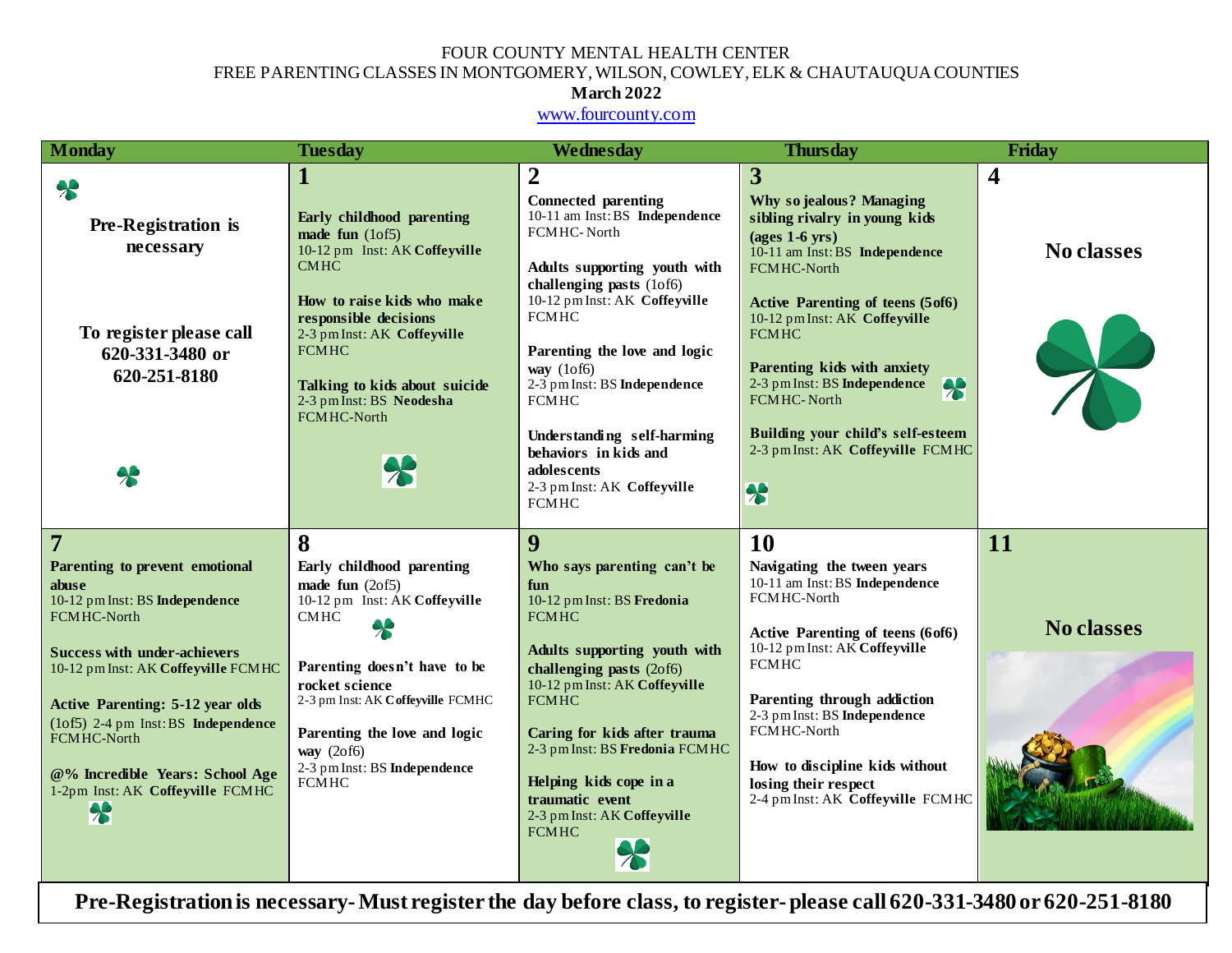## FOUR COUNTY MENTAL HEALTH CENTER FREE PARENTING CLASSES IN MONTGOMERY, WILSON, COWLEY, ELK & CHAUTAUQUA COUNTIES

## **March 2022**

[www.fourcounty.com](http://www.fourcounty.com/)

| 14                                                                                                                                                                                                                                                           | 15<br>$\clubsuit$                                                                                                                                                                                     | <b>16</b>                                                                                                                                                                                                                                                                        | 17                                                                                                                                                                                                                                                                                       | 18                                           |
|--------------------------------------------------------------------------------------------------------------------------------------------------------------------------------------------------------------------------------------------------------------|-------------------------------------------------------------------------------------------------------------------------------------------------------------------------------------------------------|----------------------------------------------------------------------------------------------------------------------------------------------------------------------------------------------------------------------------------------------------------------------------------|------------------------------------------------------------------------------------------------------------------------------------------------------------------------------------------------------------------------------------------------------------------------------------------|----------------------------------------------|
| 12 Essential parenting skills<br>10-11 am Inst: BS Independence<br>FCMHC-North                                                                                                                                                                               | The five love languages<br>10-11 am Inst: BS Neodesha<br><b>FCMHC</b>                                                                                                                                 | <b>Stress management for</b><br>parents<br>10-11 pm Inst: BS Independence<br>FCMHC-North                                                                                                                                                                                         | Gaining back control: coping with<br>postpartum depression<br>10-11 am Inst: BS Independence<br>FCMHC-North                                                                                                                                                                              |                                              |
| Effects of substance abuse on the<br>family<br>10-11 am Inst: AK Coffeyville<br><b>CMHC</b><br>Active Parenting: 5-12 year olds<br>(2of5) 2-4 pm Inst: BS Independence<br>FCMHC-North<br>@% Incredible Years: School Age<br>1-2pm Inst: AK Coffeyville FCMHC | Early childhood parenting<br>made fun $(30f5)$<br>10-12 pm Inst: AK Coffeyville<br><b>CMHC</b><br>Love me enough to set some<br>limits<br>2-3 pm Inst: AK Coffeyville<br><b>FCMHC</b><br>23           | Adults supporting youth with<br>challenging pasts (3of6)<br>10-12 pm Inst: AK Coffeyville<br><b>FCMHC</b><br>Parenting the love and logic<br>way (3of6)<br>2-3 pm Inst: BS Independence<br><b>FCMHC</b><br><b>Sibling Rivalry</b><br>2-3 pm Inst: AK Coffeyville<br><b>FCMHC</b> | How to respond when your teen is<br>violent<br>10-11 am Inst: AK Coffeyville<br><b>FCMHC</b><br>Repairing family bonds after<br>addiction<br>2-3 pm Inst: AK Coffeyville FCMHC<br>Get in the feels: Understanding your<br>baby's feelings<br>2-3 pm Inst: BS Independence<br>FCMHC-North | <b>No classes</b>                            |
|                                                                                                                                                                                                                                                              | 28                                                                                                                                                                                                    |                                                                                                                                                                                                                                                                                  | St. Patríck's Day                                                                                                                                                                                                                                                                        |                                              |
| 21<br>Parenting behaviors that harm<br>your kids<br>10-11 pm Inst: BS Independence<br><b>FCMHC-North</b><br>When kids drain your energy<br>10-11 am Inst: AK Coffeyville<br><b>CMHC</b>                                                                      | 22<br>What parents need to know<br>about Fentanyl<br>10-11 am Inst: BS Independence-<br>FCMHC-North<br>Early childhood parenting<br>made fun $(4off)$<br>10-12 pm Inst: AK Coffeyville<br><b>CMHC</b> | 23<br>Understanding teen<br>development<br>10-11 am Inst: BS Fredonia<br><b>FCMHC</b><br>Adults supporting youth with<br>challenging pasts (4of6)<br>10-12 pm Inst: AK Coffeyville<br><b>FCMHC</b>                                                                               | 24<br>Practical tips for limiting screen<br>time for kids<br>10-11 am Inst: BS Independence<br>FCMHC-North<br>Simple parenting strategies for<br>raising kids in complicated times<br>10-12 pm Inst: AK Coffeyville<br><b>FCMHC</b><br>$\clubsuit$                                       | 25<br>$\clubsuit$<br>28<br><b>No classes</b> |
| @% Incredible Years: School Age<br>1-2pm Inst: AK Coffeyville FCMHC<br><b>Active Parenting: 5-12 year olds</b><br>(3of5) 2-4 pm Inst: BS Independence<br>FCMHC-North<br>$\overline{\Lambda}$                                                                 | <b>Parent Education support</b><br>group<br>2-3 pm Inst: AK Coffeyville<br><b>FCMHC</b><br>Parenting the love and logic<br>way $(4of6)$<br>2-3 pm Inst: BS Independence<br><b>FCMHC</b>               | <b>Depression in teens</b><br>2-3 pm Inst: BS Fredonia FCMHC<br>Secrets to success in parenting<br>vour teen<br>2-3 pm Inst: AK Coffeyville<br><b>FCMHC</b>                                                                                                                      | Prenatal health and nutrition<br>2-3 pm Inst: BS Independence<br>FCMHC-North<br>Digitally distracted: parenting in<br>the age of technology<br>2-3 pm Inst: AK Coffeyville FCMHC                                                                                                         | <del>%</del>                                 |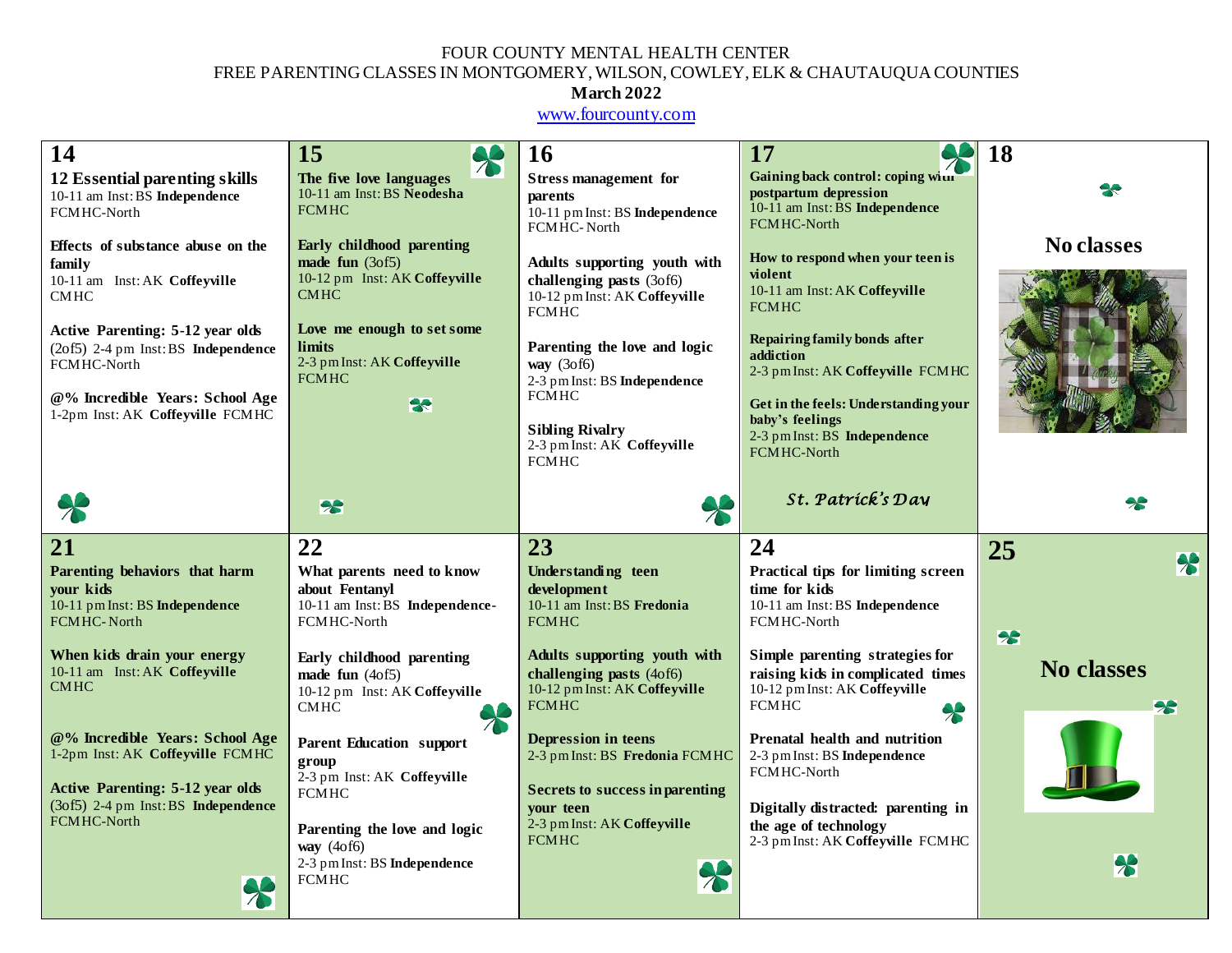## FOUR COUNTY MENTAL HEALTH CENTER FREE PARENTING CLASSES IN MONTGOMERY, WILSON, COWLEY, ELK & CHAUTAUQUA COUNTIES

## **March 2022**

### [www.fourcounty.com](http://www.fourcounty.com/)

| 28                                                                                                   | 29<br>$\clubsuit$                                                                                         | 30                                                                                                                                        | 31                                                                                                                                                                                     |                                                                         |
|------------------------------------------------------------------------------------------------------|-----------------------------------------------------------------------------------------------------------|-------------------------------------------------------------------------------------------------------------------------------------------|----------------------------------------------------------------------------------------------------------------------------------------------------------------------------------------|-------------------------------------------------------------------------|
| @% Incredible Years: School Age<br>1-2pm Inst: AK Coffeyville FCMHC                                  | <b>Understanding screen addiction</b><br>10-11 pm Inst: BS Cowley FCMHC-                                  | Trauma, toxic stress, and<br>caregiver wellbeing<br>10-11 pm Inst: BS Independence<br>FCM HC-North                                        | <b>Emotional Intelligence for parents</b><br>10-11 pm Inst: BS Independence<br><b>FCMHC-North</b>                                                                                      | $\lambda$<br>22                                                         |
| Infants and the development of<br>security and trust<br>2-3 pm Inst: BS Neodesha FCMHC-<br>North     | Early childhood parenting<br>made fun $(5 \text{ of } 5)$<br>10-12 pm Inst: AK Coffeyville<br><b>CMHC</b> | Adults supporting youth with<br>challenging pasts (5of6)<br>10-12 pm Inst: AK Coffeyville<br><b>FCMHC</b>                                 | Instilling gratefulness in your<br>kids<br>10-11 am Inst: AK Coffeyville<br><b>CMHC</b>                                                                                                | @Connections<br><b>Transportation Offered (ask</b><br>when registering) |
| Toddlers and the development of<br>self<br>3-4 pm Inst: BS Neodesha<br><b>FCMHC</b><br>$\rightarrow$ | Raising responsible kids<br>2-3 pm Inst: AK Coffeyville<br><b>FCMHC</b>                                   | 28<br>Parenting the love and logic<br>way $510f6$<br>2-3 pm Inst: BS Independence<br><b>FCMHC</b><br>The happiest toddler on the<br>block | 1,2,3 Magic: Managing difficult<br>behavior in kids<br>1-3 pm Inst: AK Coffeyville FCMHC<br>Parenting the love and logic way<br>(60f6)<br>2-3 pm Inst: BS Independence<br><b>FCMHC</b> | %Babysitting Is Available<br>(ask when registering                      |
| $\boldsymbol{\gamma}$                                                                                | $\clubsuit$                                                                                               | 2-3 pm Inst: AK Coffeyville<br><b>FCMHC</b><br>$\rightarrow$                                                                              | 8                                                                                                                                                                                      | $\lambda$                                                               |

 $\ast$ 

 $\clubsuit$ 

Virtual options available!  $\boldsymbol{\pi}$ For more information, email *Barbara Shoop* at **bshoop@fourcounty.com** 



**Pre-Registration is necessary-Must register the day before class, to register- please call 620-331-3480 or 620-251-8180**